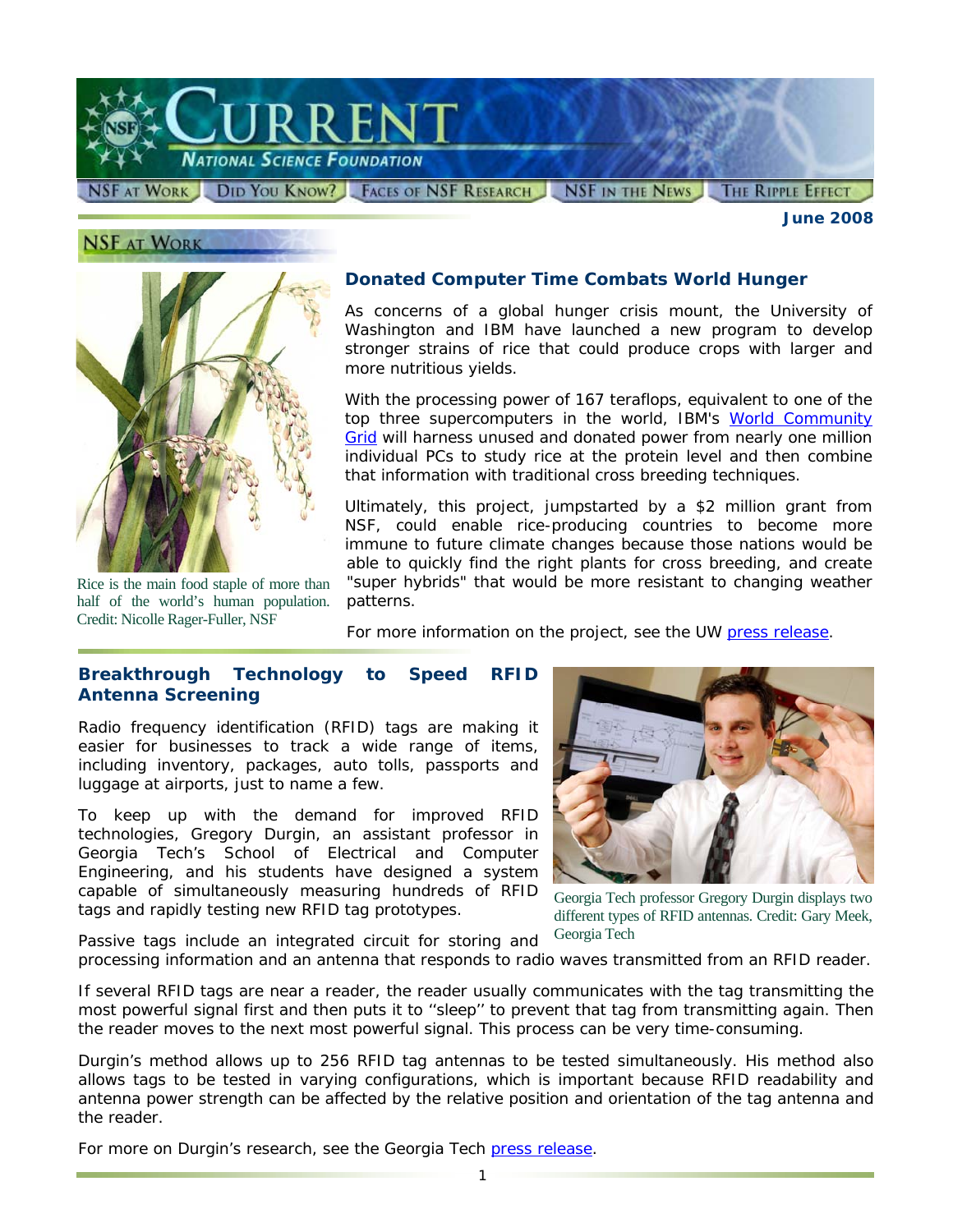

Optical image of host galaxy NGC 2770 obtained with the Gemini North telescope. The brand-new supernova is circled in blue. Credit: The Gemini **Observatory** 

#### **Gemini Observatory Captures Death of a Star**

For the first time, astronomers have witnessed the earliest moments of a massive star collapsing into a supernova.

In January 2008, Princeton University researchers Alicia Soderberg and Edo Berger were monitoring an older supernova when they detected a mysterious X-ray flash from elsewhere in the same galaxy, located about 90 million light years away from earth.

Soon afterward, the NSF-funded Gemini North telescope was able to capture the earliest optical spectrum ever obtained of a supernova explosion outside of our galaxy's neighborhood.

"We were in the right place at the right time with the right telescope on January 9, and witnessed history," said

Soderberg. "Thanks to the unique capabilities of the Swift satellite and the rapid response of the Gemini telescope, we were able to observe a star in the act of dying."

See the Gemini [press release](http://www.nsf.gov/cgi-bin/goodbye?http://www.gemini.edu/index.php?option=content&task=view&id=281) for more information.

### **Patchwork Platypus Genome Decoded**

The first descriptions of a duck-billed, egg-laying, otterfooted, beaver-tailed, venomous platypus in Australia in 1798 were so strange to naturalists that they suspected the "creature" was a result of an elaborate hoax.

But new research proves that the platypus' oddness isn't just skin-deep. Platypus DNA contains traces of avian, reptilian and mammalian lineages, and may prove useful for human disease prevention by revealing the function of ancient genes.

NSF-funded researcher Mark Batzer of Louisiana State University was among the group of scientists led by Wes Warren at Washington University in St. Louis, Mo. that



The platypus genome contains traces of reptilian, avian and mammalian lineages, resulting in its unusual characteristics. Credit: Zina Deretsky, NSF

recently completed the first draft sequence and analysis of the platypus genome.

"Their genomic organization was strange and a little unexpected," says Batzer. "It appeared much more bird- and reptile-like than mammalian, even though it is indeed classified as a mammal."

For more, see the NSF [press release.](http://www.nsf.gov/news/news_summ.jsp?cntn_id=111521&org=NSF&from=news)

# **DID YOU KNOW?**

State agency expenditures for research and development (R&D) and R&D facilities topped \$1 billion in fiscal year 2006. Expenditures of six states, Pennsylvania, California, New York, Michigan, Ohio and Florida, accounted for 49% of all state-agency research and development. Pennsylvania, California and New York led all other states in terms of total R&D state agency expenditures, each reporting more than \$100 million of R&D expenditures in FY 2006.

Check out NSF's new InfoBrief, "Six States Account for [Nearly Half of State Agencies' R&D Expenditures,](http://www.nsf.gov/statistics/infbrief/nsf08309/)" for more statistics on state R&D expenditures.

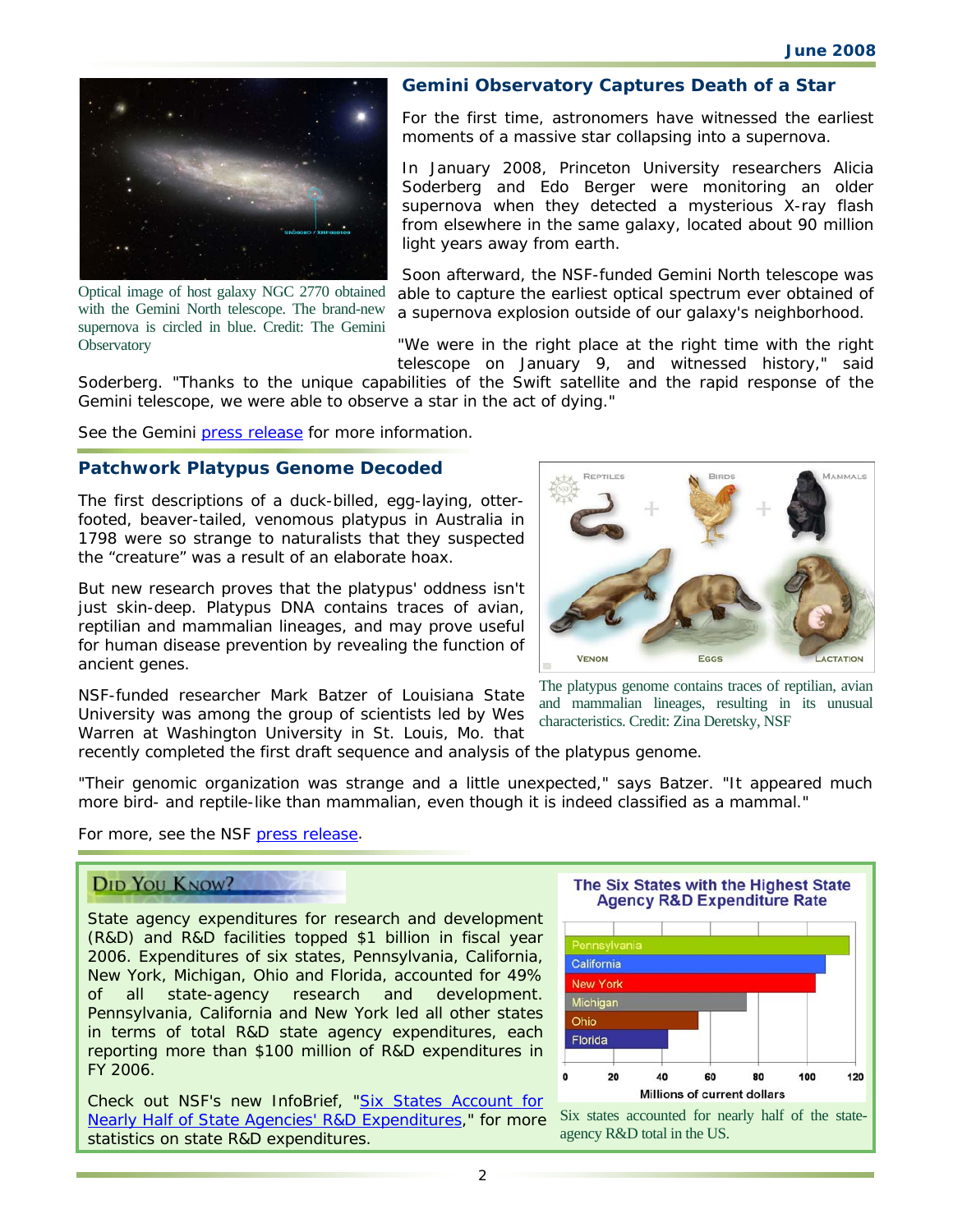#### **FACES OF NSF RESEARCH**



Researchers study the flight of lesser shortnosed fruit bats to learn more about the kinematics and aerodynamics of bat flight. Credit: Nick Baker

#### **The Furry Faces of Flight**

The aerial aerobatics of a bat in flight puts even Harry Potter's winning quidditch performance to shame. These mammals have highly jointed skeletons and flexible wings that allow them to generate lift and undergo enormous shape changes during flight, distinguishing them from their avian counterparts.

Brown University biologist Sharon Swartz and engineer Kenneth Breuer received an NSF grant to collaborate and conduct [research](http://www.nsf.gov/cgi-bin/goodbye?http://microfluids.engin.brown.edu/research/batflight.html)  [on the dynamics of bat flight](http://www.nsf.gov/cgi-bin/goodbye?http://microfluids.engin.brown.edu/research/batflight.html) with computer visualization tools. They used four high-speed video cameras to record the 3D wing and body movements of flying lesser short-nosed fruit bats in a wind tunnel. They discovered that the down stroke of the bat wings is similar to that of birds, but the upstroke the bat almost collapses its wings.

"They can generate different wing shapes and motions that other creatures can't," said Breuer. "We want to understand bat flight and be able to incorporate some of the features of bat flight into an engineered vehicle."

Aircraft designers are searching for ways of dramatically increasing the payloads of current aircraft. The aerodynamics of flexible, articulated wings is extremely complex and poorly understood, but could lead to new ideas in aircraft design.





Bat wings could provide design inspiration for the military and civilian aircraft of the future. Credit: PurpleHz

"We know a lot about the aerodynamics of large things moving very fast.

Illustration of the dynamics of bat flight. Credit: Kenneth S. Breuer, David J. Willis, Mykhaylo Kostandov, Daniel K. Riskin, Jaime Peraire, David H. Laidlaw, Sharon M. Swartz

There is almost nothing known yet about the basic physics of bat flight," said Swartz.

Some of the broader impacts for this research not only include military applications, but also include training and mentoring a number of undergraduate and graduate students from the areas of biology, engineering and computer science.

Swartz and Breuer's research is even crossing into the artistic realm with portions of the research bat videos appearing in a new documentary film, [Spinning Toward Green.](http://www.nsf.gov/cgi-bin/goodbye?http://www.spinningtowardgreen.com/)

### **NSF IN THE NEWS**

**[Nanotechnology Tries to Keep Growing Amid Negative Economic Conditions](http://www.nsf.gov/cgi-bin/goodbye?http://news.medill.northwestern.edu/chicago/news.aspx?id=90261)** (*Medill Reports, Chicago, 5/22/2008*) -- Northwestern University's Institute for Nanotechnology is worried the economy's pain may soon make it hard to find corporate partners, but at the same time it is getting queries from companies interested in farming out R&D to cut costs as their own businesses weaken. **[MIT Crafts Bacteria-resistant Films - Team Finds That Microbe Adhesion Depends On](http://www.nsf.gov/cgi-bin/goodbye?http://www.medicalnewstoday.com/articles/107678.php)  [Surface Stiffness](http://www.nsf.gov/cgi-bin/goodbye?http://www.medicalnewstoday.com/articles/107678.php)** (*Medical News Today, 5/18/2008*) -- MIT engineers have created ultrathin polymer films that could be applied to medical devices and other surfaces to control microbe accumulation. **[Can Competitions Increase 'Cool' Factor of Math, Science?](http://www.nsf.gov/cgi-bin/goodbye?http://www.csmonitor.com/2008/0517/p01s01-usgn.html)** (*Christian Science Monitor, 5/16/2008*) -- Math bees and science smackdowns for teen brainiacs are on the rise, along with efforts to fuel interest in those fields.